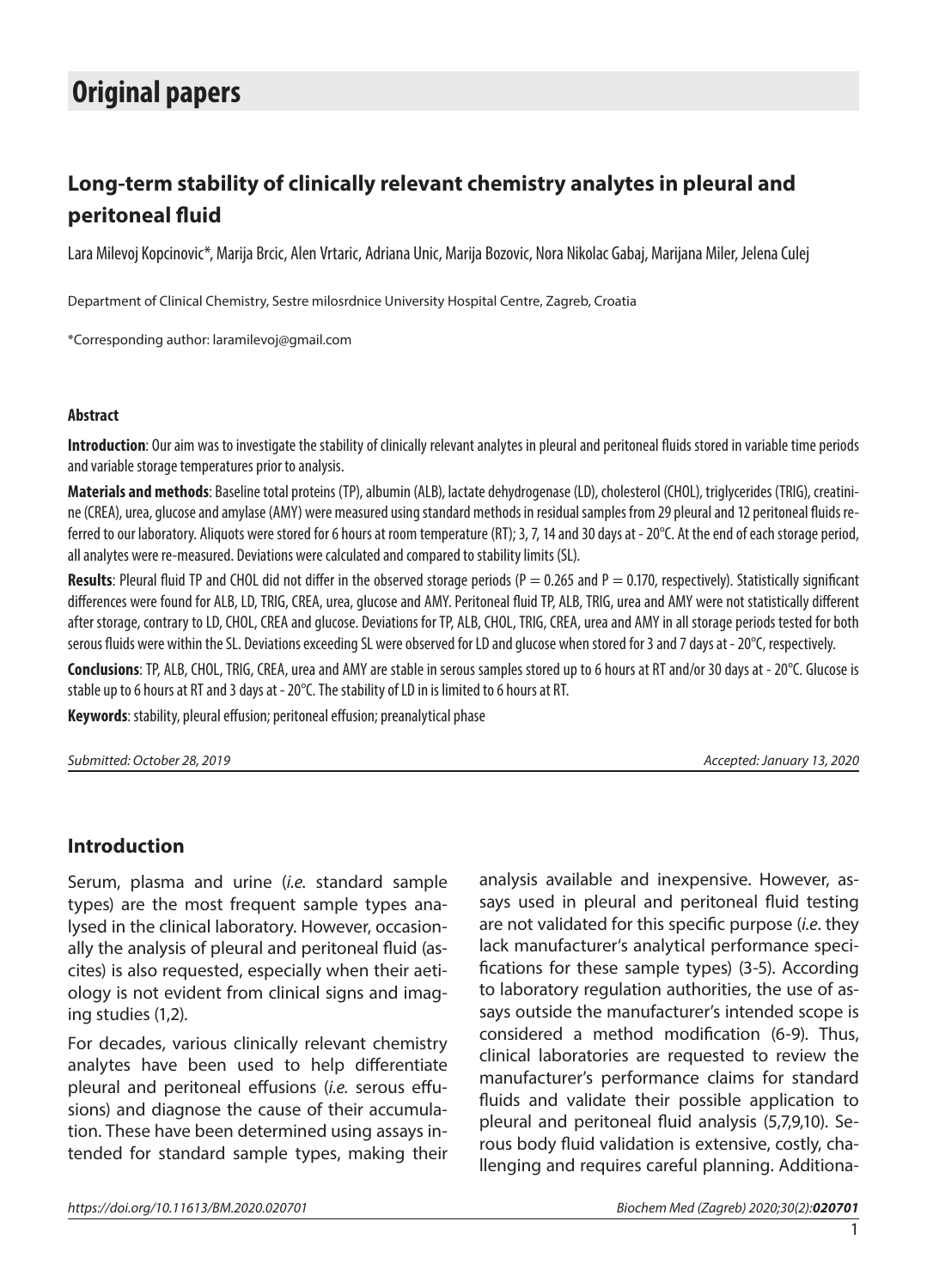lly, serous fluid validation is hampered by the lack of commercially available matrix-matched quality control (QC) materials (9,10). This introduces the necessity to collect an appropriate volume/number of residual serous fluid samples to be utilized for validation experiments. Considering the (low) frequency of analysis of such samples in each clinical laboratory (*i.e.* their scarce availability), they need to be stored in appropriate storage conditions for extended time periods until analysis.

Stability of a measurand in a sample is a function of property variation over time in specific storage conditions (11). A multitude of studies are available in the literature exploring the stability of clinically relevant chemistry analytes in standard fluids like serum or plasma. However, although a number of studies pertaining to non-standard fluid validation (including pleural and peritoneal fluid) have been published in recent years, data specifically addressing the stability of analytes tested in pleural and peritoneal fluid samples are very limited (4,12- 14). Nevertheless, as for standard fluids, stability is a critical preanalytical aspect of pleural and peritoneal fluid analysis. Thus, prior to initiating the serous fluids validation procedure, it needs to be considered in order to enable the appropriate use of the results obtained (15,16).

In the present study, our aim was to address this key component of pleural and peritoneal fluid validation and analysis; specifically, to investigate the stability of clinically relevant analytes in pleural and peritoneal effusions stored under different storage conditions prior to analysis. Our principal guiding thought was to obtain reliable and transferable stability results which might be used in future validation experiments of these off-label body fluids.

Since guidelines on how to perform a standardized stability study are lacking, we followed the checklist proposed by the Working Group for Preanalytical Phase (WG-PRE) of the European Federation for Clinical Chemistry and Laboratory Medicine (EFLM) and tried to implement all relevant information in our study (17).

### **Materials and methods**

This investigation was performed at the Department of Clinical Chemistry, Sestre milosrdnice University Hospital Centre, from September 2018 to January 2019 and approved by the institutional Ethics Committee. The investigation was conducted in accordance with the Helsinki Declaration. Since residual sample material (leftovers after routine analysis) was used, no informed consent was required (18).

A total of 44 consecutive pleural and peritoneal fluid samples (31 pleural and 13 peritoneal) were collected by thoracentesis/paracentesis on clinical wards in plain, white capped (no additive) tubes (Vacuette Tube Z No Additive, 3.5 mL, Ref. 454045, Greiner Bio-One GmbH, Kremsmünster, Austria) as part of routine clinical protocols from inpatients. After collection, samples were transported to the laboratory by authorized ward personnel. Upon receipt to the laboratory, samples were centrifuged for 10 minutes at 1800xg using a Rotofix 32A centrifuge (Hettich Zentrifugen, Tuttlingen, Germany). After completion of routine chemistry analysis, residual pleural and peritoneal fluid samples were obtained to be included in our stability study. Due to insufficient sample volume three samples were excluded at baseline, leaving a total of  $N = 41$  (29 pleural and 12 peritoneal) samples for stability investigation. Baseline concentrations/activities for total proteins (TP), albumin (ALB), lactate dehydrogenase (LD), cholesterol (CHOL), triglycerides (TRIG), creatinine (CREA), urea, glucose and amylase (AMY) were measured within one hour of sample receipt to the laboratory, using the Abbott Architect c8000 (Abbott Laboratories, Abbott Park, USA) and corresponding proprietary reagents intended for use with serum (standard) samples, as *per* manufacturer's recommendations. Multichem S Plus commercial control materials (Techno-path Manufacturing Ltd, Ballina, Ireland) intended for standard assays were analysed in two concentration levels (1 and 3) during the whole period of investigation. Assays and corresponding mean coefficients of variation (CV) were as follows: biuret for TP ( $CV = 2.5\%$ ), bromcresol green for ALB (CV = 1.9%), IFCC (International Federation of Clini-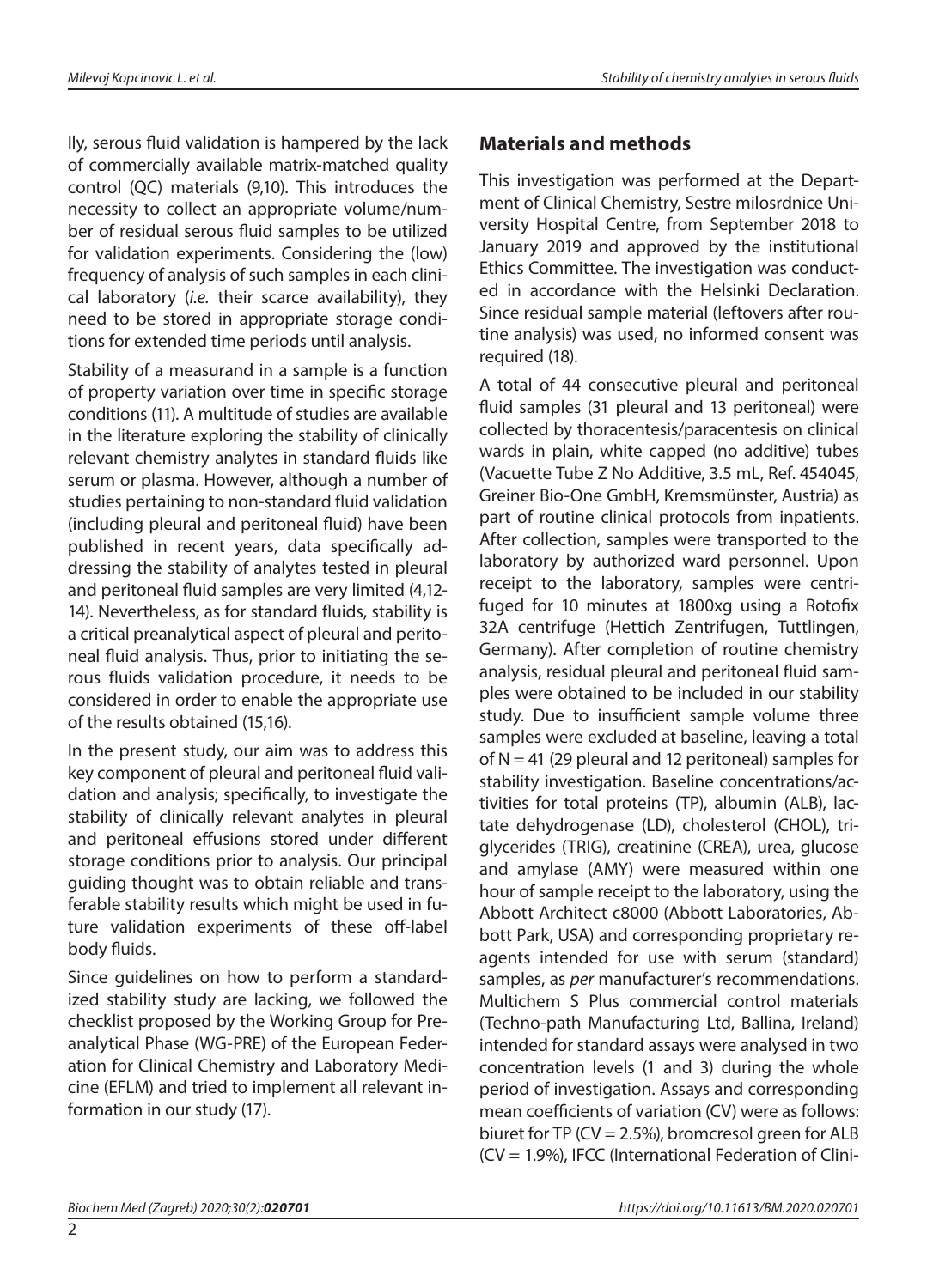cal Chemistry and Laboratory Medicine) method for LD (CV = 3.2%), enzymatic for CHOL (CV = 1.9%), glycerol phosphate oxidase method for TRIG (CV =  $3.0\%$ ), kinetic alkaline picrate for CREA  $(CV = 2.0\%)$ , the urease method for urea  $(CV =$ 2.7%), the hexokinase method for glucose (CV = 2.2%) and the 2-chloro-4-nitrophenyl-α-Dmaltotrioside substrate for AMY ( $CV = 2.1\%$ ). The obtained CVs were within limits defined by the manufacturer's specifications. Baseline (initial) concentration/activities (B) were considered as reference for the calculation of deviation (D) from initial value. Immediately after baseline analysis, each pleural/peritoneal fluid sample was aliquoted into secondary tubes without additive, resulting in five aliquots *per* sample. Pleural and peritoneal fluid aliquots were stored separately. Aliquots were stoppered to minimize evaporation, labelled to ease further analysis and marked with numbers from 1 to 5. Aliquots denoted as 1 were stored in an upright position at average room temperature (RT) of 24.7 (24.1 to 25.3) °C for 6 hours. Ambient temperature was measured using a calibrated thermometer (TFA Dostmann GmbH, Wertheim-Reicholzheim, Germany). Aliquots denoted from 2 to 5 were stored for 3, 7, 14 and 30 days at an average temperature of - 19.8 (- 19.4 to - 20.4) °C, respectively. At the end of each storage period, samples were thawed (if applicable) and visually checked for the presence of particulate matter. If present, particulates were recorded; samples were gently mixed and once again centrifuged (as described above). Particulates were removed and repeated measurements of all analytes were performed.

### **Statistical analysis**

Data were tested for normality using the Kolmogorov-Smirnov test. Data were not normally distributed and thus presented as median and interquartile range. The Friedman ANOVA test was used to test differences between baseline concentrations/ activities of chemistry analytes tested and concentrations/activities measured after each storage period. Mean D was calculated for each parameter and respective storage period using the following equation:  $D = (X - B)/B \times 100$ , where X represents

the result obtained after respective storage period (from 1 to 5) and B represents the baseline concentration/activity. The calculated D was compared to stability limits (SL) set at 6, 7, 12, 9, 13, 9, 8, 7 and 15% for TP, ALB, LD, CHOL, TRIG, CREA, urea, glucose and AMY, respectively. Stability limits were defined according to the Croatian centre for quality assessment in laboratory medicine (CROQALM) criteria for standard (serum) samples which are based on components of biological variation and widely used in Croatia (19). Statistical analysis was performed using MedCalc v.11.5 (Ostend, Belgium).  $P < 0.05$  was considered statistically significant.

### **Results**

The characteristic of the population studied is presented in Table 1. After visual inspection of all the 246 aliquots tested, particulate matter (*i.e.* cloudy, fibrin-like particulates) was found in only 8%.

Mean baseline concentrations/activities and mean concentrations/activities of the chemistry analytes tested in pleural and peritoneal fluid samples after each storage period are presented in Tables 2 and 3, respectively. The comparison of pleural fluid TP and CHOL concentrations in all the observed storage periods revealed no statistically significant difference. However, when concentrations of ALB, LD, TRIG, CREA, urea, glucose and AMY measured after storage in different conditions were compared by means of Friedman ANOVA, a statistically significant difference was found. The decrease was most prominent for LD and glucose (pairwise comparison not shown). After comparing peritoneal fluid samples from each storage period, no statistically significant differences were found for TP, ALB, TRIG, urea and AMY. Lactate dehydrogenase, CHOL, CREA and glucose concentrations were found significantly different, and again the most prominent decrease was noted for LD and glucose (pairwise comparison not shown).

Calculated mean D values with corresponding acceptable SL are presented in Tables 2 and 3. Mean D values for TP, ALB, CHOL, TRIG, CREA, urea and AMY in both pleural and peritoneal fluid samples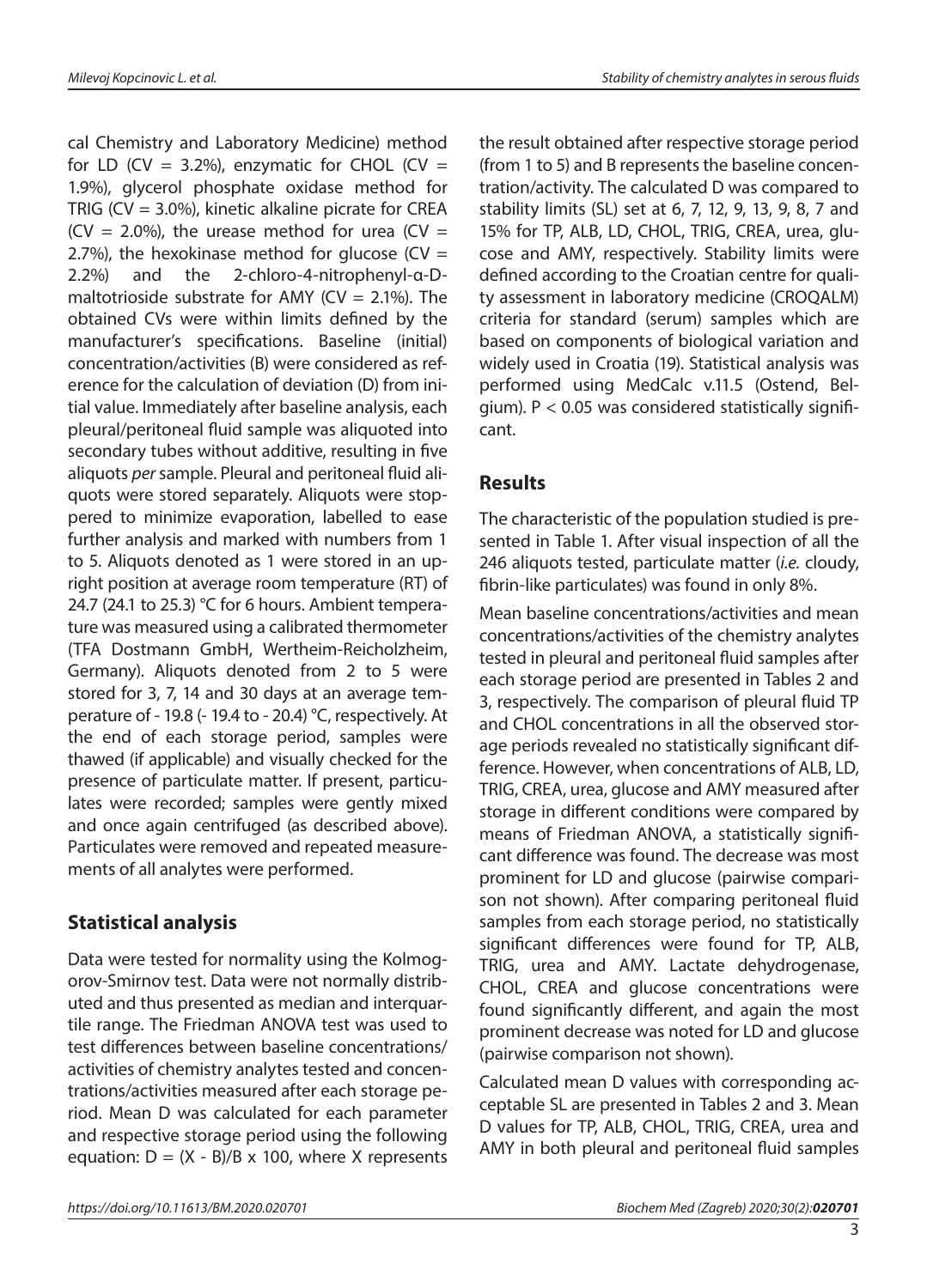| Variable                  | <b>All fluids</b><br>$(N = 41)$ | <b>Pleural fluid</b><br>$(N = 29)$ | <b>Peritoneal fluid</b><br>$(N = 12)$ |  |  |
|---------------------------|---------------------------------|------------------------------------|---------------------------------------|--|--|
| Males, N                  | 31                              | 21                                 | 10                                    |  |  |
| Age, years                | 70 (49-94)                      | 74 (55-94)                         | 69 (49-82)                            |  |  |
| <b>Location (ward)</b>    |                                 |                                    |                                       |  |  |
| Pulmology                 | 16                              | 14                                 | 2                                     |  |  |
| Hepatology                | 11                              | 4                                  | 7                                     |  |  |
| Nephrology                | 3                               | 2                                  |                                       |  |  |
| Haematology               | 5                               | 5                                  | 0                                     |  |  |
| Cardiology                | 2                               | 2                                  | 0                                     |  |  |
| Emergency                 | 2                               | $\Omega$                           | 2                                     |  |  |
| Intensive care            | 2                               | $\overline{2}$                     | 0                                     |  |  |
| <b>Effusion aetiology</b> |                                 |                                    |                                       |  |  |
| Pneumonia                 | 8                               | 8                                  | $\mathbf 0$                           |  |  |
| Liver cirrhosis           | 4                               | 0                                  | 4                                     |  |  |
| Malignancy                | 17                              | 11                                 | 6                                     |  |  |
| Cardiovascular disorders  | 12                              | 10                                 | 2                                     |  |  |

**TABLE 1.** Characteristics of the subjects' population

Age is presented as median (range).

did not exceed the predefined SL in all storage periods tested. However, a significant loss of stability was observed for LD when pleural and peritoneal fluid samples were stored for 3, 7, 14 and 30 days at - 20°C. Furthermore, a significant loss of stability in glucose for both serous fluids tested was observed when samples were stored for 7 days at - 20°C. Lactate dehydrogenase and glucose in serous fluids stored at RT were stable for 6 hours, as demonstrated by D values not exceeding the preset criteria.

#### **Discussion**

Our investigation on the stability of clinically relevant chemistry analytes in pleural and peritoneal fluid samples demonstrates that, after collection in plain (no additive) tubes, transport to the laboratory and centrifugation, all the chemistry analytes tested are stable at RT for 6 hours. Furthermore, these serous samples might be stored for 30 days at - 20°C without affecting the stability of TP, ALB, CHOL, TRIG, CREA, urea and AMY concentrations/activities. This means that such samples might be subjected to long-term preservation for validation or quality control purposes of these analytes. On the contrary, the stability of LD in pleural and peritoneal fluid is compromised when such samples are stored at - 20°C. In addition, glucose in pleural and peritoneal fluids is stable only for 3 days at - 20°C. Thus, serous samples cannot be stored at - 20°C for long-term preservation of LD and glucose. The overall quality of samples after freezing assessed by visual inspection was found satisfactory. To the best of our knowledge, this is the first study investigating the stability of analytes in pleural and peritoneal effusions.

The stability of the most commonly requested tests in pleural effusions was investigated in an early work by Antonangelo *et al.* (20). They found that TP and albumin in pleural effusions are stable for a week regardless if stored at 21°C or - 20°C. Furthermore, in this study pleural fluid CHOL was stable for 4 days at 21°C (RT), and 14 days if frozen. Triglycerides were found stable for 4 days, independent of the storage conditions. Glucose was stable for 2 days at RT, while if frozen it maintained stability for a week. The stability of LD in pleural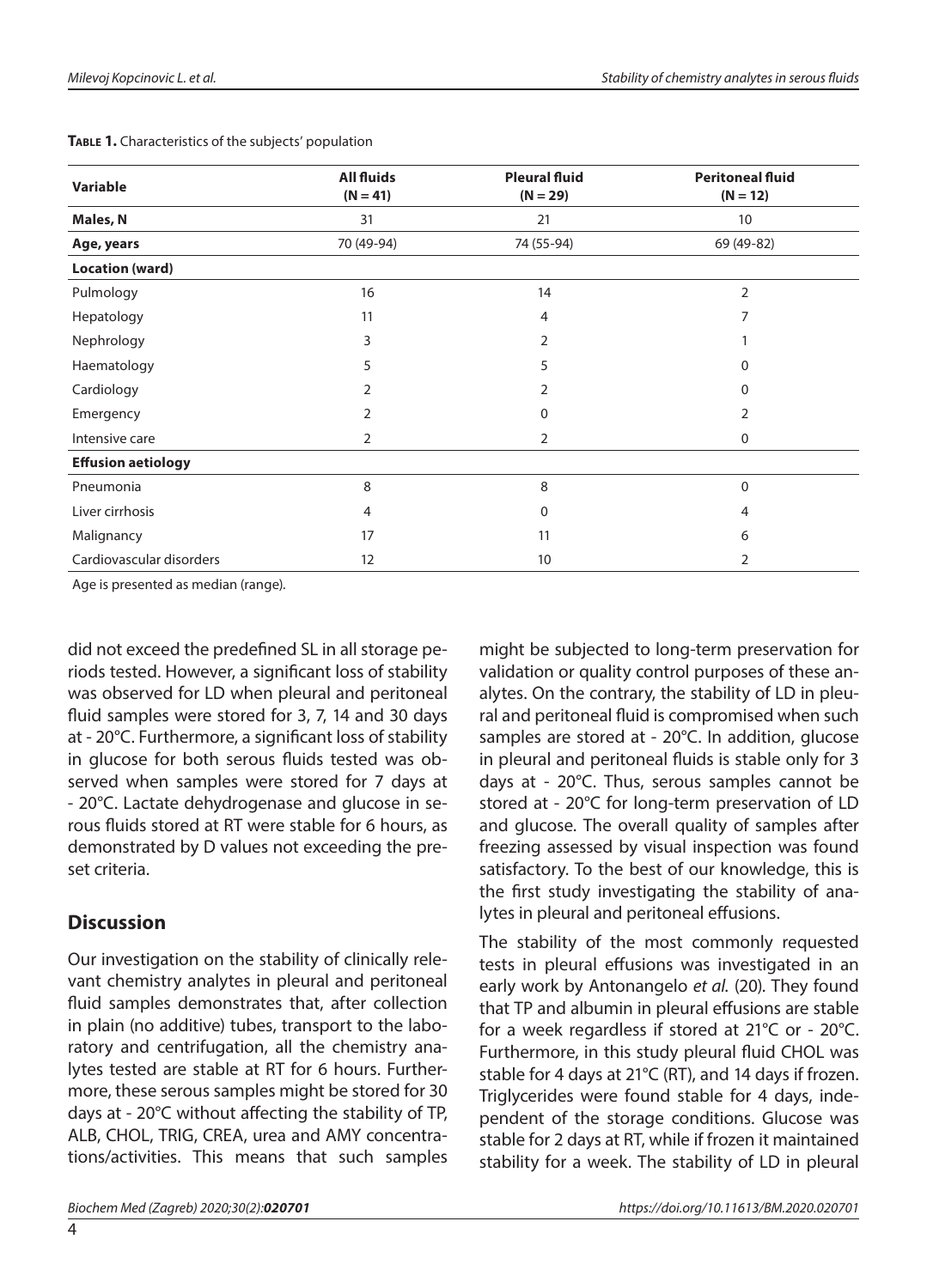| Analyte, unit<br>/ mean deviation<br>from baseline | <b>Baseline</b>         | 6 hours<br>at RT        | 3 days<br>$at - 20^{\circ}C$ | 7 days<br>$at - 20^{\circ}C$ | 14 days<br>at - 20°C    | 30 days<br>at - 20°C         | P          | SL, %      |
|----------------------------------------------------|-------------------------|-------------------------|------------------------------|------------------------------|-------------------------|------------------------------|------------|------------|
| TP, g/L                                            | 29<br>$(26-42)$         | 30<br>$(26-43)$         | 31<br>$(27-42)$              | 31<br>$(27-42)$              | 32<br>$(27-43)$         | 32 <sup>2</sup><br>$(27-41)$ | 0.265      | $\prime$   |
| TP, %                                              | $\sqrt{2}$              | 0.74                    | 0.57                         | 0.58                         | 0.28                    | 0.15                         | $\sqrt{2}$ | ± 6        |
| ALB, g/L                                           | 17.6<br>$(14.5 - 26.4)$ | 17.5<br>$(14.9 - 26.5)$ | 17.4<br>$(14.8 - 26.1)$      | 17.1<br>$(14.8 - 26.2)$      | 17.7<br>$(14.7 - 25.7)$ | 17.3<br>$(14.6 - 25.8)$      | 0.001      | $\sqrt{2}$ |
| <b>ALB, %</b>                                      | $\prime$                | 0.78                    | 0.35                         | 0.24                         | $-0.72$                 | $-0.72$                      | $\sqrt{2}$ | ±7         |
| LD, U/L                                            | 171<br>$(129 - 649)$    | 164<br>$(127-635)$      | 158<br>$(107 - 382)$         | 145<br>$(100-379)$           | 137<br>$(97-376)$       | 123<br>$(89-344)$            | < 0.001    | $\sqrt{2}$ |
| LD, %                                              | $\prime$                | $-1.52$                 | $-13.96$                     | $-20.49$                     | $-22.54$                | $-29.52$                     | $\sqrt{2}$ | ± 12       |
| CHOL, mmol/L                                       | 1.5<br>$(1.0-1.8)$      | 1.6<br>$(1.1 - 1.8)$    | 1.6<br>$(1.1 - 1.8)$         | 1.6<br>$(1.0-1.8)$           | 1.5<br>$(1.0-1.8)$      | 1.5<br>$(1.1-1.8)$           | 0.170      | $\sqrt{2}$ |
| CHOL, %                                            | $\sqrt{2}$              | 2.30                    | 1.20                         | 1.50                         | 0.01                    | 0.61                         | $\prime$   | ± 9        |
| TRIG, mmol/L                                       | 0.3<br>$(0.2 - 0.5)$    | 0.3<br>$(0.2 - 0.5)$    | 0.3<br>$(0.2 - 0.5)$         | 0.3<br>$(0.2 - 0.5)$         | 0.3<br>$(0.2 - 0.5)$    | 0.3<br>$(0.2 - 0.4)$         | 0.024      | $\sqrt{2}$ |
| TRIG, %                                            | $\prime$                | 2.34                    | 4.17                         | 2.26                         | 3.10                    | $-3.28$                      | $\sqrt{2}$ | ±13        |
| CREA, µmol/L                                       | 69<br>$(56-81)$         | 69<br>$(58-79)$         | 68<br>$(56 - 76)$            | 67<br>$(57-79)$              | 68<br>$(55 - 78)$       | 68<br>$(57-77)$              | < 0.001    | $\prime$   |
| CREA, %                                            | $\sqrt{2}$              | 0.93                    | $-1.52$                      | $-0.44$                      | $-1.60$                 | $-1.76$                      |            | ± 9        |
| Urea, mmol/L                                       | 6.3<br>$(5.5 - 9.6)$    | 6.6<br>$(5.4 - 9.5)$    | 6.6<br>$(5.3 - 9.8)$         | 6.6<br>$(5.2 - 9.9)$         | 6.4<br>$(5.2 - 9.6)$    | 6.5<br>$(5.3 - 9.6)$         | 0.001      | $\prime$   |
| Urea, %                                            | $\sqrt{2}$              | 0.17                    | $-0.31$                      | 0.18                         | $-0.69$                 | $-2.46$                      | $\prime$   | ± 8        |
| Glucose, mmol/L                                    | 6.5<br>$(5.4 - 7.5)$    | 6.0<br>$(4.9 - 7.0)$    | 5.8<br>$(4.8 - 6.8)$         | 5.6<br>$(4.1 - 6.7)$         | 5.5<br>$(3.7 - 6.5)$    | 4.6<br>$(3.2 - 6.2)$         | < 0.001    | $\sqrt{2}$ |
| Glucose, %                                         | $\sqrt{2}$              | $-3.35$                 | $-6.24$                      | $-10.26$                     | $-15.36$                | $-23.37$                     | $\sqrt{2}$ | ±7         |
| AMY, U/L                                           | 30<br>$(20-41)$         | 30<br>$(21-42)$         | 30<br>$(20-40)$              | 30<br>$(21-40)$              | 30<br>$(20-40)$         | 30<br>$(20-41)$              | < 0.001    | $\sqrt{2}$ |
| <b>AMY, %</b>                                      | $\prime$                | 0.79                    | 1.26                         | $-0.81$                      | $-1.29$                 | $-0.71$                      | $\sqrt{2}$ | $\pm$ 15   |

**Table 2.** Concentrations and enzyme activities of analytes at baseline and after each storage period with corresponding deviations for pleural fluid samples

Data is presented as median (interquartile range). TP - total proteins. ALB – albumin. LD - lactate dehydrogenase. CHOL – cholesterol. TRIG – triglycerides. CREA – creatinine. AMY – amylase. Analytes concentrations/activities are presented as median and interquartile range. Differences between storage periods were tested using the Friedman test. P < 0.05 was considered statistically significant. RT – room temperature. SL – stability limit criteria according to the Croatian centre for quality assessment in laboratory medicine (CROQALM). Deviations exceeding SL are given in bold.

fluid samples was 4 days at RT, while if pleural fluid samples were stored at -  $20^{\circ}$ C, its stability was compromised as early as after 1 day. It is challenging to compare our results to those mentioned above because of differences in study design and defined stability criteria. Our results obtained comparing D to stability criteria based on components of biological variation for standard fluids, suggest that TP, ALB, CHOL, TRIG, CREA, urea and AMY are stable if pleural fluid samples are stored for 6 hours at RT (which is in agreement with the results of Antonangelo *et al.*) and for 30 days at - 20°C. As for glucose in pleural fluid samples, it might be safely stored for 6 hours at RT, or alternatively up to 3 days at - 20°C. Unlike the previously mentioned results, we found that glucose in pleu-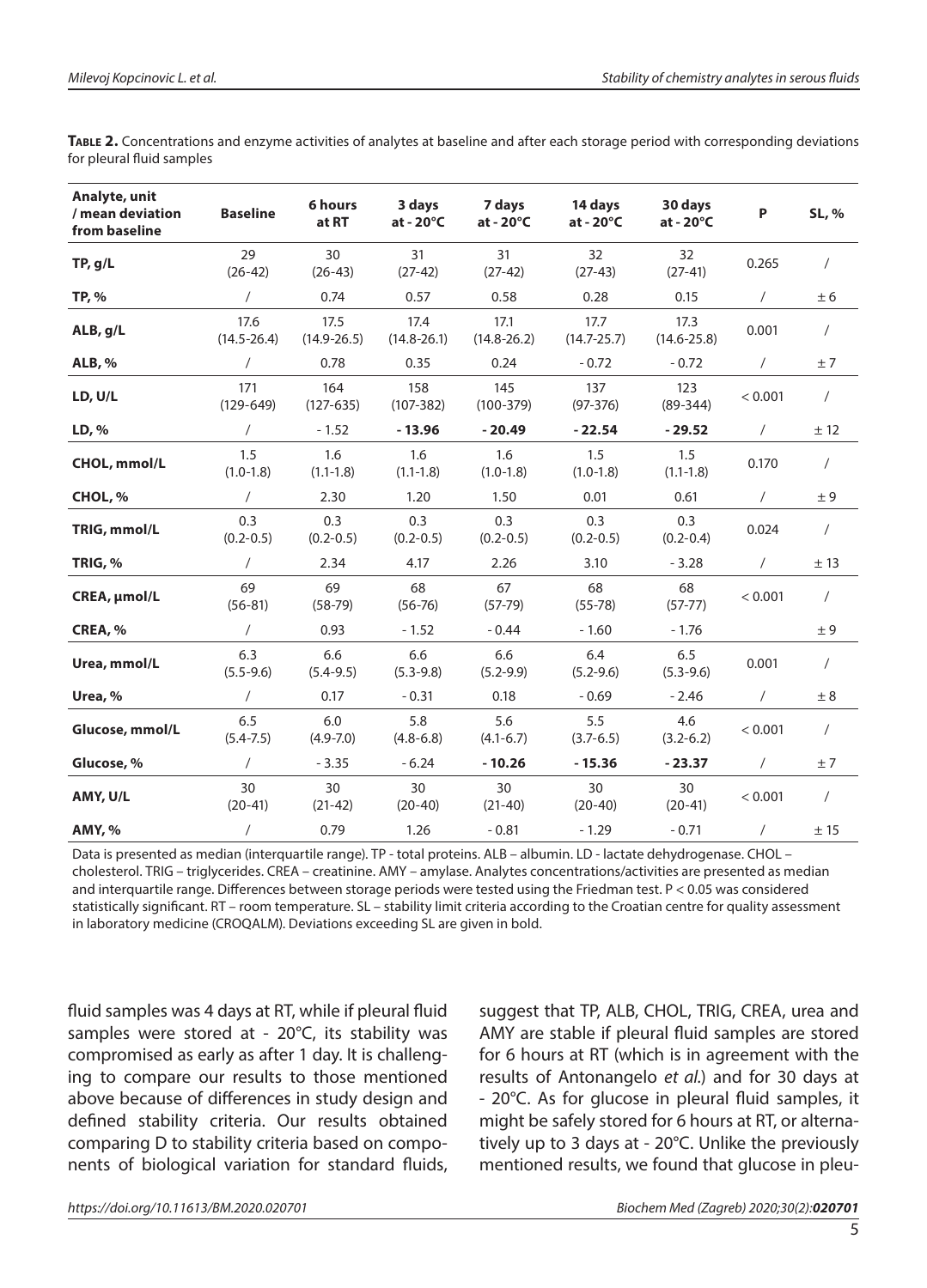| Analyte, unit<br>/ mean deviation<br>from baseline | <b>Baseline</b>       | 6 hours<br>at RT     | 3 days<br>at - $20^{\circ}$ C | 7 days<br>at - $20^{\circ}$ C | 14 days<br>at - $20^{\circ}$ C | 30 days<br>at - $20^{\circ}$ C | P          | SL, %          |
|----------------------------------------------------|-----------------------|----------------------|-------------------------------|-------------------------------|--------------------------------|--------------------------------|------------|----------------|
| TP, g/L                                            | 21<br>$(17-32)$       | 21<br>$(17-32)$      | 21<br>$(17-32)$               | 21<br>$(17-32)$               | 21<br>$(16-32)$                | 21<br>$(17-32)$                | 0.121      | $\sqrt{2}$     |
| TP, %                                              | $\sqrt{2}$            | 1.10                 | 0                             | 0.75                          | $-1.36$                        | 0.75                           | $\prime$   | ± 6            |
| ALB, g/L                                           | 9.4<br>$(7.1 - 19.1)$ | 9.4<br>$(7.0-19.0)$  | 9.4<br>$(7.1 - 19.0)$         | 9.4<br>$(7.2 - 18.7)$         | 9.4<br>$(6.7-18.8)$            | 9.3<br>$(7.3-18.7)$            | 0.253      | $\prime$       |
| <b>ALB, %</b>                                      | $\sqrt{2}$            | $-0.21$              | $-0.86$                       | 0.07                          | $-1.76$                        | $-0.67$                        | $\sqrt{2}$ | ±7             |
| LD, U/L                                            | 75<br>$(45-102)$      | 80<br>$(48-110)$     | 58<br>$(42-101)$              | 55<br>$(39-93)$               | 58<br>$(30-93)$                | 47<br>$(25-79)$                | < 0.001    | $\sqrt{2}$     |
| LD, %                                              | $\sqrt{2}$            | 6.20                 | $-14.94$                      | $-20.56$                      | $-24.10$                       | $-35.29$                       | $\sqrt{2}$ | ± 12           |
| CHOL, mmol/L                                       | 0.8<br>$(0.6 - 1.6)$  | 0.8<br>$(0.6 - 1.7)$ | 0.8<br>$(0.6 - 1.7)$          | 0.9<br>$(0.6 - 1.7)$          | 0.8<br>$(0.6 - 1.7)$           | 0.8<br>$(0.6-1.7)$             | 0.036      | $\overline{1}$ |
| CHOL, %                                            | $\sqrt{2}$            | 0.60                 | 0.86                          | 1.79                          | 0.86                           | 3.16                           | $\sqrt{2}$ | $\pm$ 9        |
| TRIG, mmol/L                                       | 0.4<br>$(0.2 - 0.6)$  | 0.4<br>$(0.2 - 0.6)$ | 0.4<br>$(0.2 - 0.6)$          | 0.4<br>$(0.2 - 0.6)$          | 0.4<br>$(0.3 - 0.6)$           | 0.4<br>$(0.2 - 0.6)$           | 0.076      | $\sqrt{2}$     |
| TRIG, %                                            | $\sqrt{2}$            | $-1.85$              | $-1.96$                       | 2.78                          | 6.69                           | $-1.75$                        | $\sqrt{2}$ | ±13            |
| CREA, µmol/L                                       | 99<br>$(58-151)$      | 98<br>$(57-150)$     | 97<br>$(56-149)$              | 97<br>$(55-155)$              | 97<br>$(56-151)$               | 95<br>$(58-148)$               | 0.021      | $\sqrt{2}$     |
| CREA, %                                            | $\sqrt{2}$            | $-0.77$              | $-2.63$                       | $-2.19$                       | $-3.56$                        | $-2.36$                        | $\prime$   | ± 9            |
| Urea, mmol/L                                       | 8.4<br>$(5.4 - 13.1)$ | 8.5<br>$(5.4-13.3)$  | 8.7<br>$(5.4-13.2)$           | 8.6<br>$(5.1 - 13.2)$         | 8.7<br>$(5.2 - 13.2)$          | 8.6<br>$(5.5-13.2)$            | 0.883      | $\sqrt{2}$     |
| Urea, %                                            | $\sqrt{2}$            | 1.25                 | 1.16                          | 0.97                          | 1.08                           | 1.09                           | $\prime$   | ± 8            |
| Glucose, mmol/L                                    | 7.4<br>$(5.5 - 8.3)$  | 7.3<br>$(5.4 - 8.6)$ | 7.0<br>$(5.1 - 8.2)$          | 6.8<br>$(4.9 - 8.2)$          | 6.5<br>$(4.5 - 7.8)$           | 5.8<br>$(4.0 - 7.6)$           | < 0.001    | $\prime$       |
| Glucose, %                                         | $\sqrt{2}$            | $-0.94$              | $-5.24$                       | $-7.12$                       | $-10.90$                       | $-17.37$                       | $\sqrt{2}$ | ±7             |
| AMY, U/L                                           | 19<br>$(12-34)$       | 20<br>$(34-33)$      | 20<br>$(12-33)$               | 20<br>$(12-33)$               | 20<br>$(12-32)$                | 20<br>$(12-34)$                | 0.554      | $\sqrt{2}$     |
| <b>AMY, %</b>                                      | $\sqrt{2}$            | 3.17                 | 1.00                          | 1.49                          | $-1.29$                        | 0.81                           | $\sqrt{2}$ | ± 15           |

**Table 3.** Concentrations and enzyme activities of analytes at baseline and after each storage period with corresponding deviations for peritoneal fluid samples

Data is presented as median (interquartile range). TP - total proteins. ALB – albumin. LD - lactate dehydrogenase. CHOL – cholesterol. TRIG – triglycerides. CREA – creatinine. AMY – amylase. Analytes concentrations/activities are presented as median and interquartile range. Differences between storage periods were tested using the Friedman test. P < 0.05 was considered statistically significant. RT – room temperature. SL – stability limit criteria according to the Croatian centre for quality assessment in laboratory medicine (CROQALM). Deviations exceeding SL are given in bold.

ral fluid samples is not stable up to a week if stored at -20°C. The results for pleural fluid LD in both investigations were found comparable: LD stability is compromised if samples are stored at - 20°C. This has been attributed to the decreased stability of isoenzymes LD4 and LD5 (20).

A recent analytical validation study of several body fluids investigated the stability of TP, ALB, CHOL, TRIG, CREA, urea, AMY, glucose and LD in ascites

and pleural fluid samples at both 4°C and - 70°C for up to 14 days (12). Again, a direct comparison of stability results is difficult due to different study settings (*i.e.* different acceptability criteria, limited number of samples, RT stability not investigated). Interestingly, all the evaluated analytes were stable for at least 14 days if stored at - 70°C, including LD (12). We found that pleural and peritoneal fluid TP, ALB, CHOL, TRIG, CREA, urea and AMY were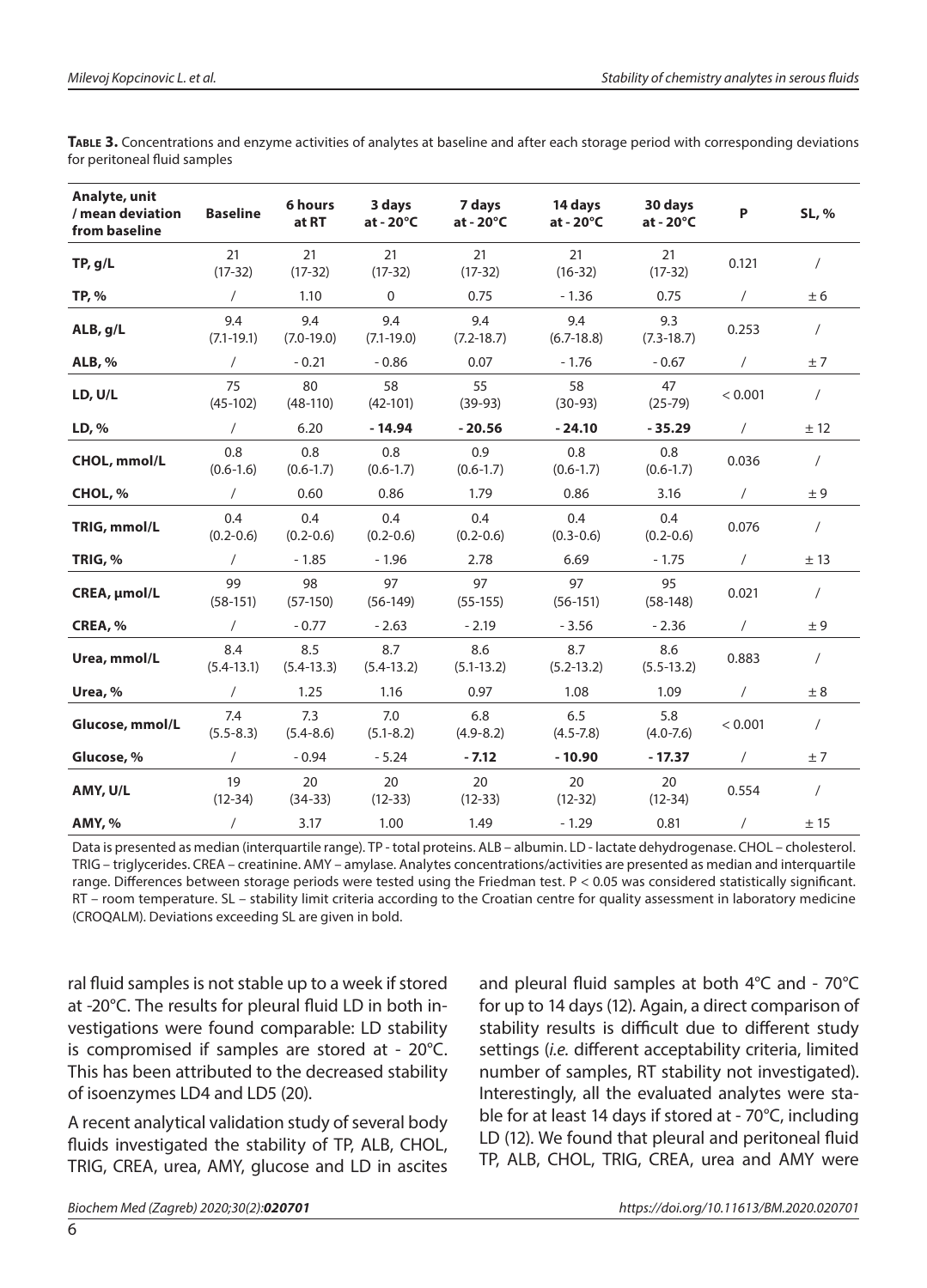stable for up to 30 days if stored at - 20°C, while glucose stability in peritoneal (and pleural) fluid was preserved up to 3 days if stored frozen (*i.e.* at - 20°C). On the contrary, our results demonstrate that pleural and peritoneal fluid LD should not be stored frozen.

The most recent analytical validation of assays in body fluid analysis performed by Block *et al.* included sample stability evaluation under a limited set of storage conditions (*i.e.* frozen for 30 days, refrigerated for up to 7 days and at RT for 1 and 7 days post-collection) (4). Their results for TP, ALB, CREA, LD, glucose, urea and AMY stored at RT corroborate ours. However, when these analytes were stored for 30 days at - 24 to - 40°C, rather conflicting results were obtained. As observed in one previously mentioned study, the stability results for LD in freezing conditions were found comparable to ours; but according to their results, glucose was stable if stored frozen for up to 30 days post-collection, while ALB, CREA and TP were not. These results should be interpreted with caution due to a very limited number of peritoneal  $(N = 5)$  and pleural ( $N = 1$ ) samples investigated and different acceptable criteria used compared to our investigation (4).

Our investigation includes several limitations. Due to the invasive collection procedure, only a limited number of pleural and peritoneal samples were included in our study. Furthermore, limited sample volumes did not allow the analysis of replicate measurements in each time point. The transport conditions of the samples to the laboratory are not closely monitored (*i.e.* exact collection time and transport temperature) and thus additional sources of bias cannot be excluded. Finally, our current routine laboratory workflow does not include the assessment of haemolysis, icterus and lipemia in pleural and peritoneal fluid samples, because it is assumed that these preanalytical interferences affect serous samples similarly to serum samples.

### **Conclusions**

We present the results of the first study dedicated specifically to the stability evaluation of clinically relevant chemistry analytes in pleural and peritoneal fluid samples. Our results demonstrated that TP, ALB, LD, CHOL, TRIG, CREA, glucose, urea and AMY in both fluids tested are stable if stored at RT for 6 hours and/or for 30 days at - 20°C However, serous samples should not be stored at - 20°C for long-term preservation of LD because of its compromised stability in such conditions. This might be applied, to an extent, to glucose in pleural and peritoneal fluid samples, whose stability is up to 3 days at - 20°C. The stability of LD and glucose in serous fluids stored at RT is limited to 6 hours. The transferability of stability data is crucial for their reliable implementation and this fact should be carefully considered in future studies in order to amend and/or confirm our results.

#### **Potential conflict of interest**

None declared.

#### **References**

- *1. Milevoj Kopcinovic L, Culej J. Pleural, peritoneal and pericardial effusions – a biochemical approach. Biochem Med (Zagreb). 2014;24:123-37. [https://doi.org/1](https://doi.org/10.11613/bm.2014.014)0.11613/ BM.2014.014*
- *2. Chubb SP, Williams RA. Biochemical analysis of pleural fluid and ascites. Clin Biochem Rev. 2018;39:39-50.*
- *3. Block DR, Algeciras-Schimnich A. Body fluid analysis: Clinical utility and applicability of published studies to guide interpretation of today's laboratory testing of serous fluids. Crit Rev Clin Lab Sci. 2013;50:107-24. [https://doi.org/10.31](https://doi.org/10.3109/10408363.2013.844679) [09/10408363.2013.844679](https://doi.org/10.3109/10408363.2013.844679)*
- *4. Block DR, Ouverson LJ, Wittwer CA, Saenger AK, Baumann NA. An approach to analytical validation and testing of body fluid assays for the automated clinical laboratory. Clin Biochem. 2018;58:44-52. [https://doi.org/10.1016/j.clinbio](https://doi.org/10.1016/j.clinbiochem.2018.05.002)[chem.2018.05.002](https://doi.org/10.1016/j.clinbiochem.2018.05.002)*
- *5. Clinical and Laboratory Standards Institute (CLSI). Analysis of body fluids in clinical chemistry. Approved guideline. Document C49-A, CLSI, Wayne, USA, 2007.*
- *6. International Organization for Standardization (ISO), ISO 15189:2012 Medical laboratories – Requirements for quality and competence, third ed. Geneva, Switzerland, ISO, 2012.*